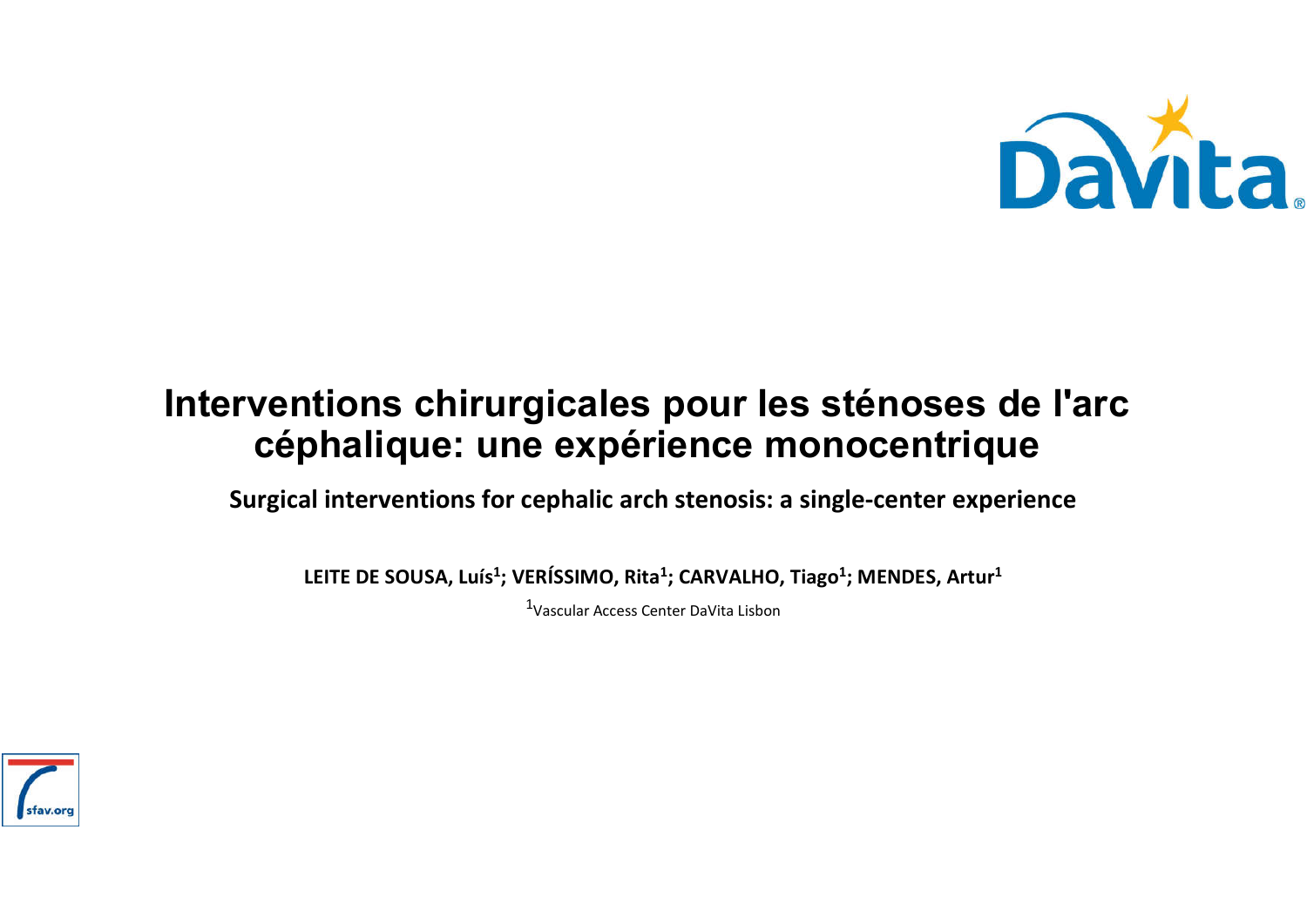## Conflicts of interest

• None to declare

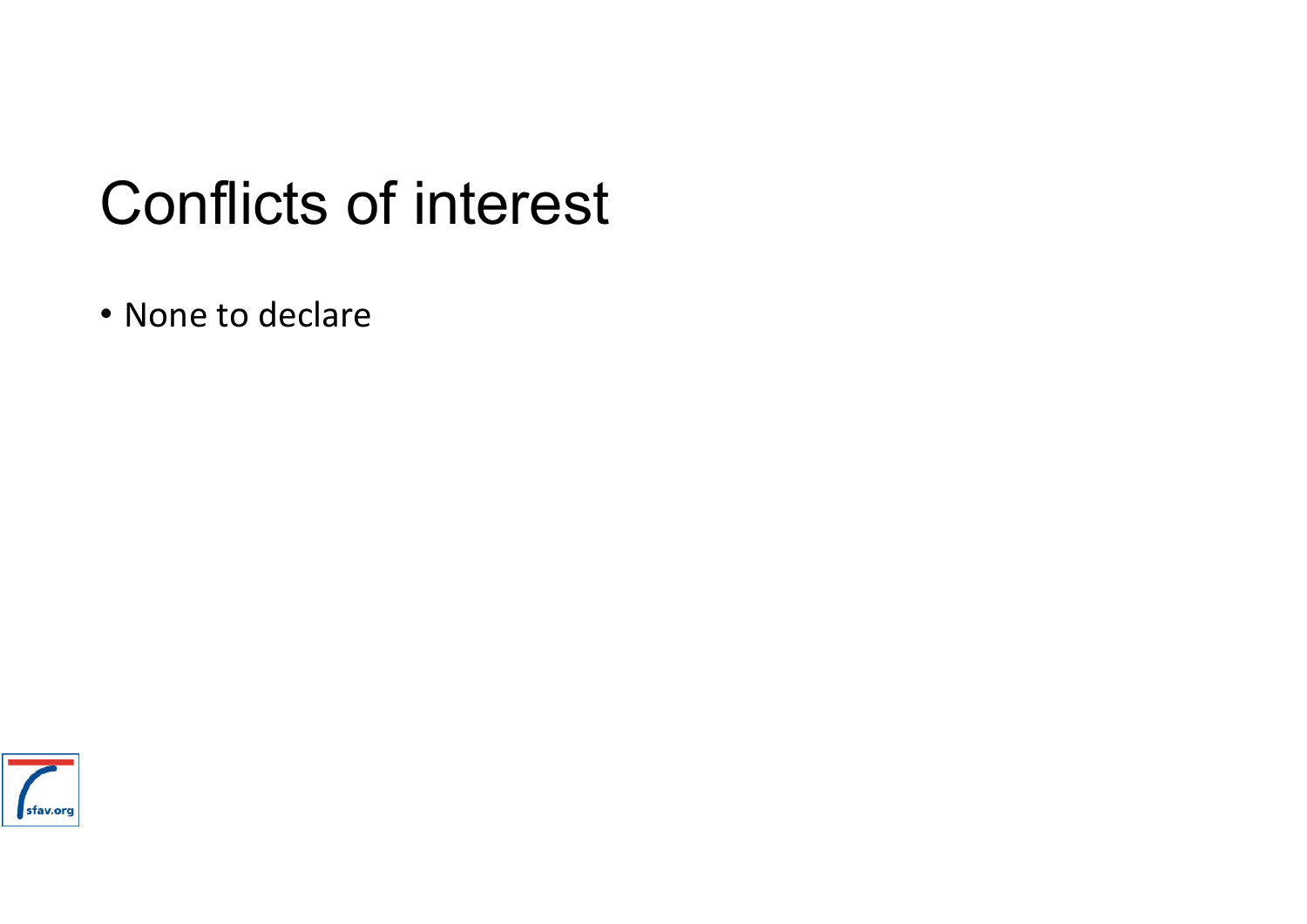### Introduction

- Cephalic arch stenosis is an important cause of dysfunction of brachiocephalic fistulas for hemodialysis (HD)
- There is no definitive management strategy for this issue
- Both endovascular and surgical techniques can be used to treat cephalic arch stenosis
- There are studies comparing surgical and endovascular techniques with good surgical results

#### Type of Research: Retrospective, single-center cohort study

Take Home Message: In 219 patients with failing brachiocephalic arteriovenous fistula who underwent intervention at the cephalic arch, endovascular interventions had higher failure rates and required more interventions to maintain cephalic arch patency than surgical reconstructions with bypass or transposition.

Recommendation: The authors suggest that surgery should be considered early when cephalic arch stenosis is identified in angioaccess patients.

Davies MG et al. Outcomes of intervention for cephalic arch stenosis in brachiocephalic arteriovenous fistulas. J Vasc Surg. 2017 Nov;66(5):1504-1510. doi: 10.1016/j.jvs.2017.05.116. Epub 2017 Aug 8. PMID:  $28800839$ 

#### **Results**

Seventy-seven (16.7%) patients had CAS and 42 of them (54.5%) were treated for clinically significant CAS. PTA was performed in 36 patients (85.7%), and CVT was done in 6 patients (14.3%) as the initial treatment. Nine patients underwent CVT after PTA, resulting in a total of 15 patients treated with CVT. Investigation of the patency of the 36 cases of PTA and 15 cases of CVT revealed that primary-assisted patency rates at 6 and 12 months were 68.2% and 57.3% for PTA and 100.0% and 87.5% for CVT, respectively (P = 0.038). Secondary patency rates at 6 and 12 months were 72.0% and 56.9% for PTA and 100% and 100% for CVT, respectively ( $P = 0.010$ ). The median intervention rate was 2.5 interventions per access-year in the 36 cases treated with PTA and 1.5 interventions per access-year in the 15 cases treated with CVT.

Kim SM et al. Treatment Strategies for Cephalic Arch Stenosis in Patients with Brachiocephalic Arteriovenous Fistula. Ann Vasc Surg. 2019 Jan;54:248-253. doi: 10.1016/j.avsg.2018.04.037. Epub 2018 Jul 26. PMID: 30055242.

#### Results

Six-month and 12-month postintervention primary patency rates of endovascular treatment for restenosis were 56.7% and 15.6% and secondary patency rates were 89.7% and 72.1%, respectively. In the BCF-CVT group, 6-month and 12-month postintervention primary patency was 56.8% and 17.6% and secondary patency was 93.3% and 79.4%, respectively. In the BCF-GIP group, 6-month and 12-month postintervention primary patency was 56.5% and 8.7% and secondary patency was 85.7% and 56.3%, respectively. There was no significant difference in postintervention primary patency between the two groups ( $P = .79$ ). However, the BCF-CVT group demonstrated higher postintervention secondary patency ( $P = .034$ ). The BCF-GIP group had a higher number of stenosis sites (P < .01). There was no significant predictor of reduced postintervention primary patency. The only adverse variable of postintervention secondary patency was BCF-GIP (hazard ratio, 3.14; 95% Cl. 1.06-9.34; P < .05).

Jeong J et al. Outcomes of endovascular treatment for stenosis occurring after cephalic vein transposition and graft interposition. J Vasc Surg Venous Lymphat Disord. 2022 Jan 21:S2213- 333X(22)00056-7. doi: 10.1016/j.jvsv.2022.01.001. Epub ahead of print. PMID: 35074520.

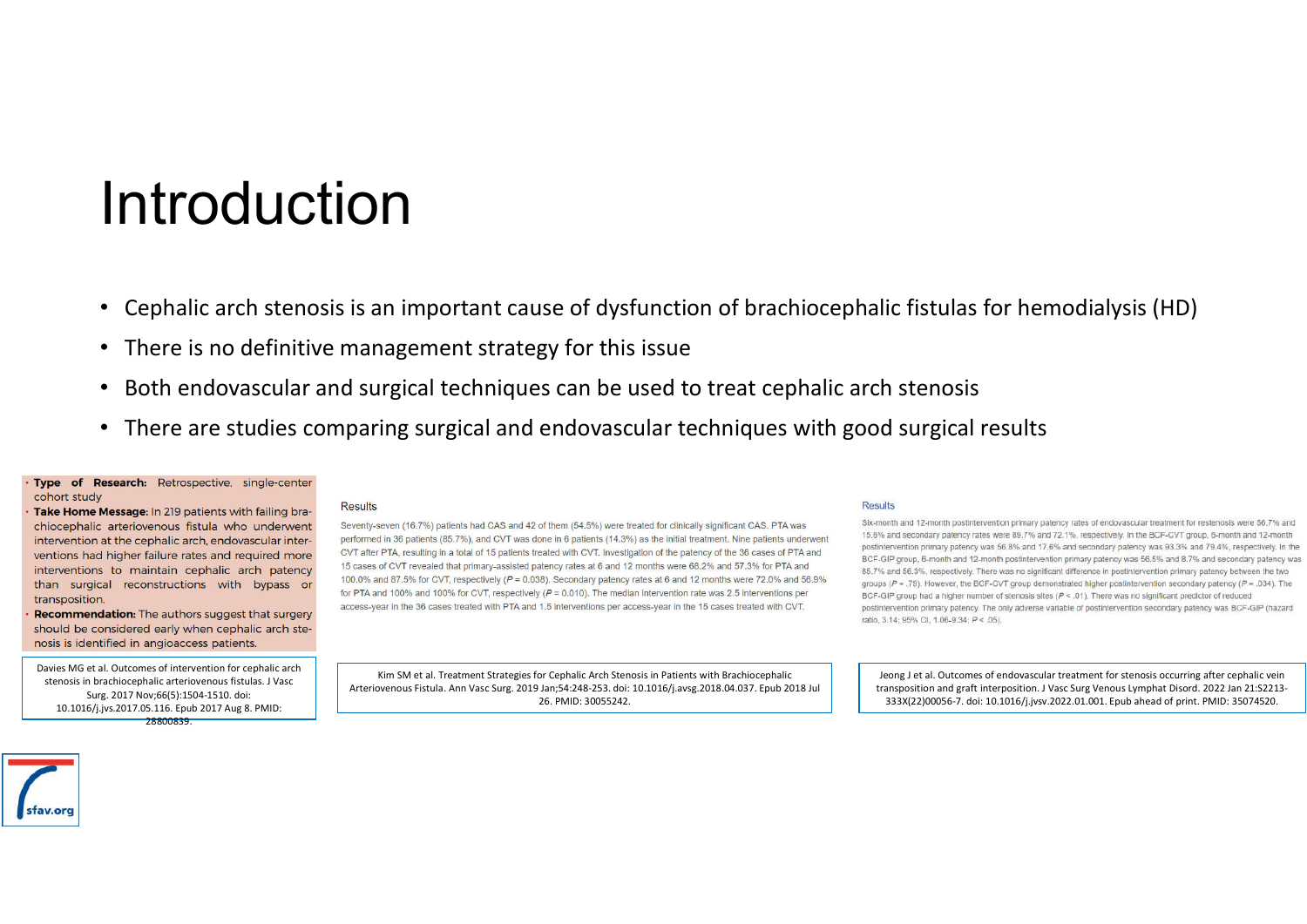# **Objective**

• Compare cephalic vein transposition vs graft interposition for the treatment of cephalic arch stenosis in brachiocephalic arteriovenous fistulas



Fig. 1. Illustration of the cephalic vein transposition technique.

Cândido C et al. Transposition of the cephalic vein in therapeutic rescue of cephalic arch stenosis. Clin Kidney J. 2014 Oct;7(5):501-3. doi: 10.1093/ckj/sfu089. Epub 2014 Aug 30. PMID: 25878790; PMCID: PMC4379347.

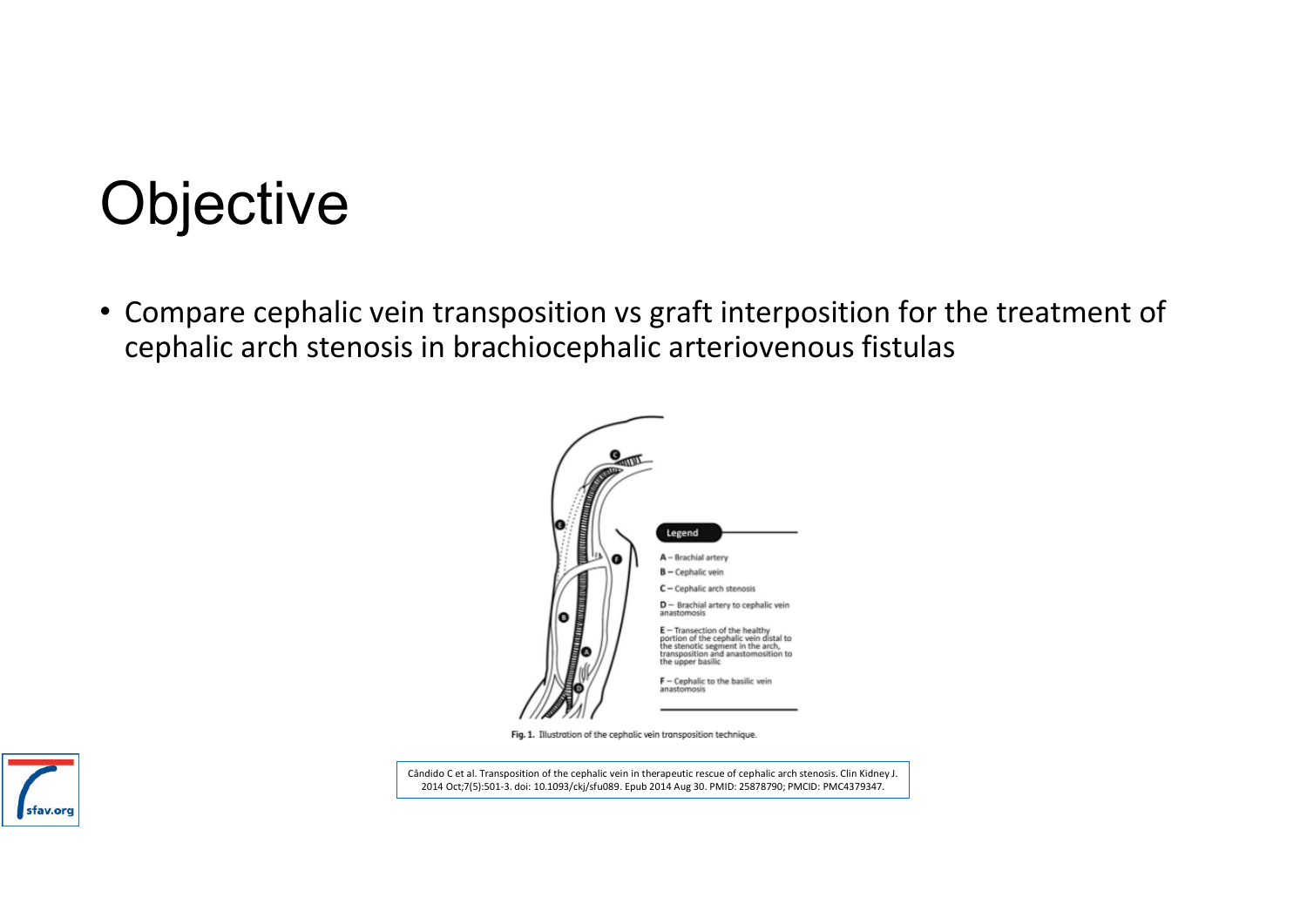# Materials and methods

- Retrospective review of electronic medical records of 21 patients on chronic hemodialysis program in 6 hemodialysis centers in Portugal
- Intervention: cephalic vein transposition (CVT) vs graft interposition (GIP)
- Period: January 2019 to January 2022
- Statistical analysis performed with IBM SPSS Statistics 24®



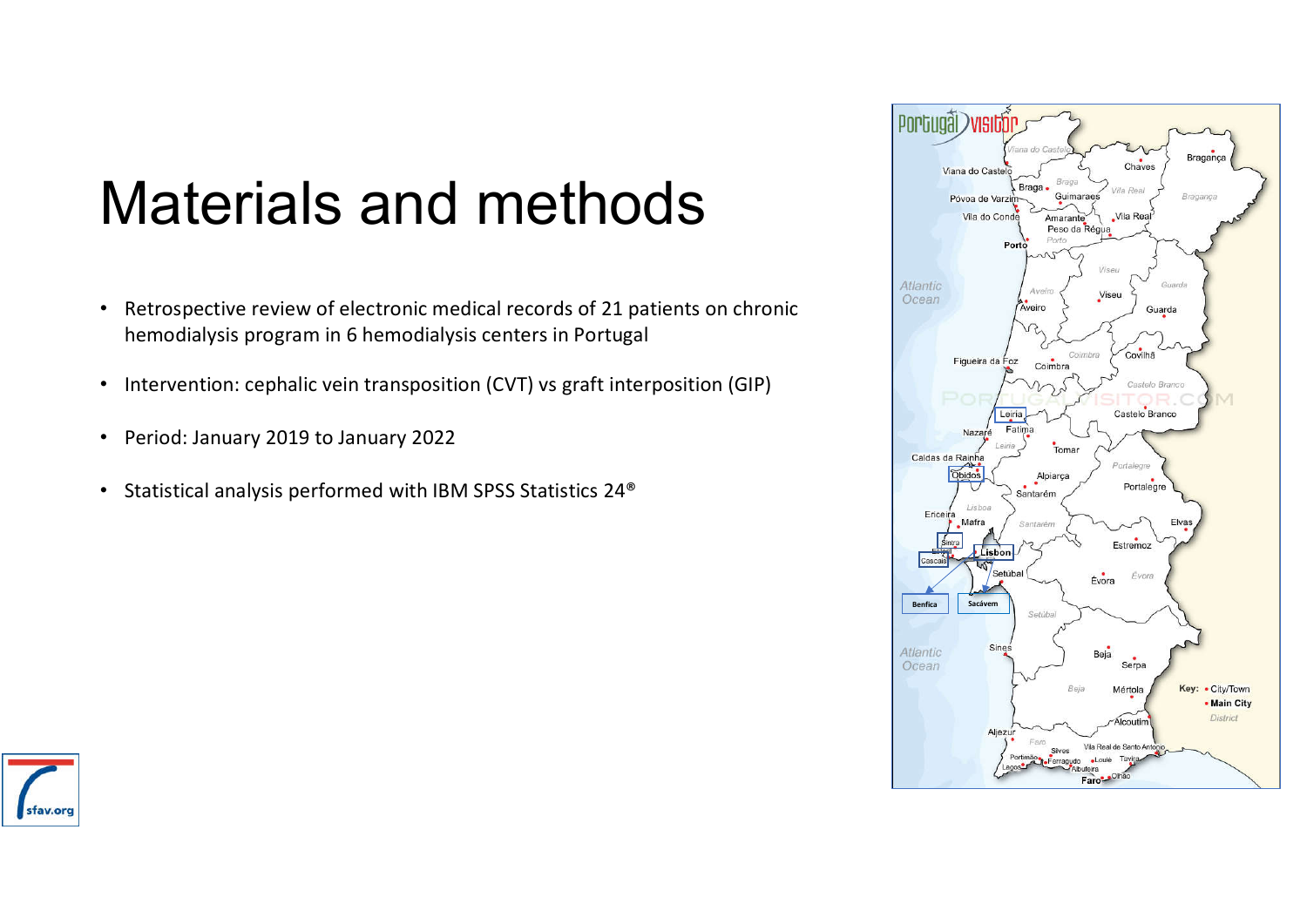# **Results**

|                                                                     | <b>CVT group</b> | <b>GIP group</b> | p value |
|---------------------------------------------------------------------|------------------|------------------|---------|
| Patients, %                                                         | 14 (66.7%)       | 7(33.7%)         |         |
| Age, mean ± SD, years                                               | $71.1 \pm 16.9$  | $75.7 \pm 8.4$   | 0,506   |
| Male, %                                                             | 71.4%            | 57.1%            | 0,638   |
| Caucasian, %                                                        | 92.9%            | 85.7%            | 0,567   |
| HD vintage, median, months                                          | 45.1             | 31.4             | 0,197   |
| Vascular access vintage, median, months                             | 44.9             | 32               | 0,488   |
| <b>Procedures prior to index</b><br>intervention/patient.year, mean | 1.8              | 2.9              | 0,393   |

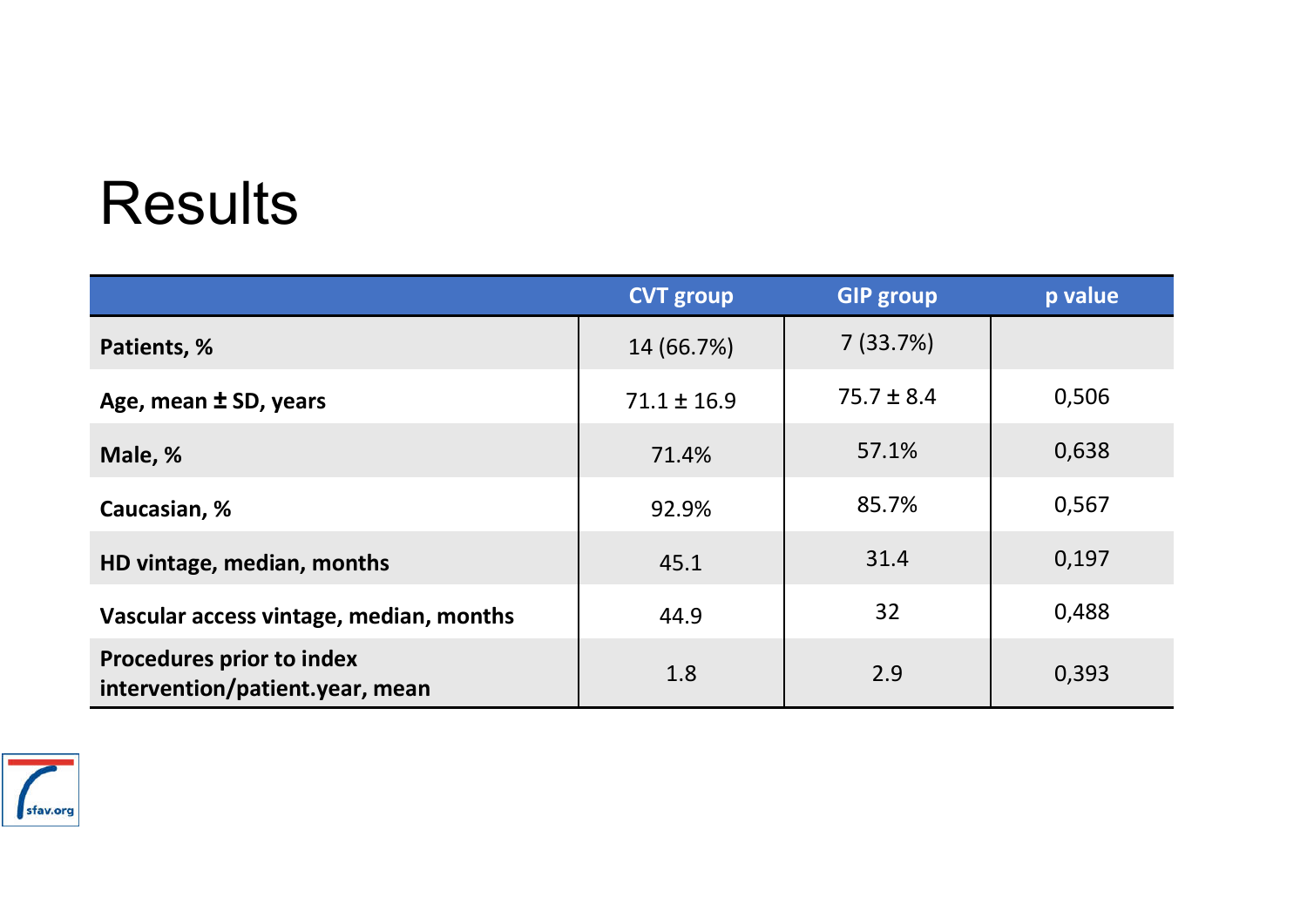# **Results**

|                                                                  | <b>CVT group</b>        | <b>GIP group</b>        | p value |
|------------------------------------------------------------------|-------------------------|-------------------------|---------|
| Primary patency, mean, days                                      | $566 \pm 135$           | $154 \pm 77$            | 0,077   |
| 3 months<br>6 months<br>12 months                                | 78.6%<br>71.4%<br>48.2% | 28.6%<br>28.6%<br>14.3% |         |
| Assisted primary patency, mean, days                             | $699 \pm 139$           | $298 \pm 146$           | 0,079   |
| 3 months<br>6 months<br>12 months                                | 85.7%<br>78.6%<br>61.9% | 42.9%<br>28.6%<br>28.6% |         |
| Secondary patency, mean, days                                    | $927 \pm 119$           | $686 \pm 153$           | 0,7     |
| 3 months<br>6 months<br>12 months                                | 85.7%<br>78.6%<br>78.6% | 85.7%<br>85.7%<br>68.6% |         |
| <b>Procedures after index</b><br>intervention/patient.year, mean | $-0.014$                | $-0.014$                | ns      |

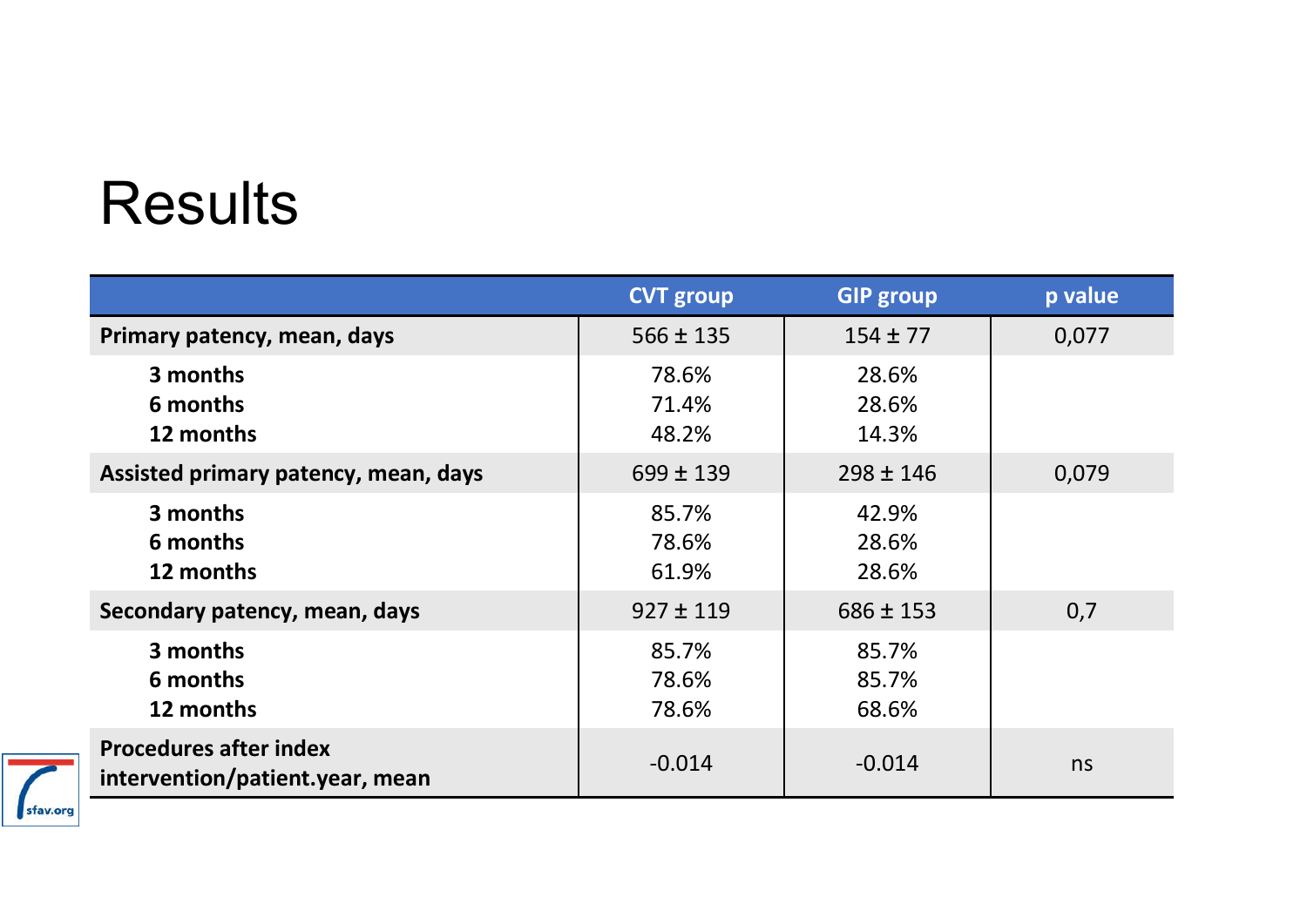### Results – Primary Patency



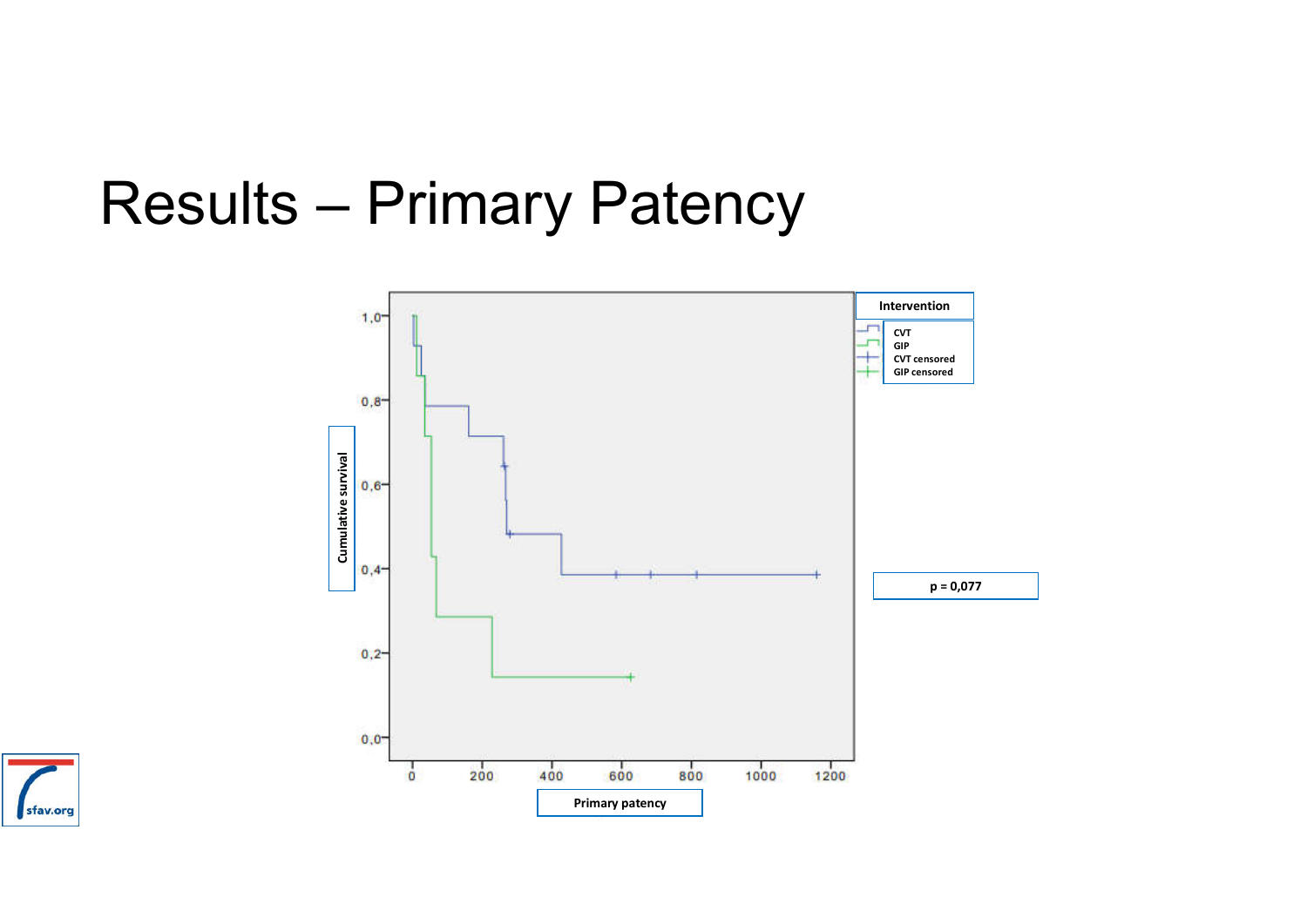#### Results – Assisted Primary Patency



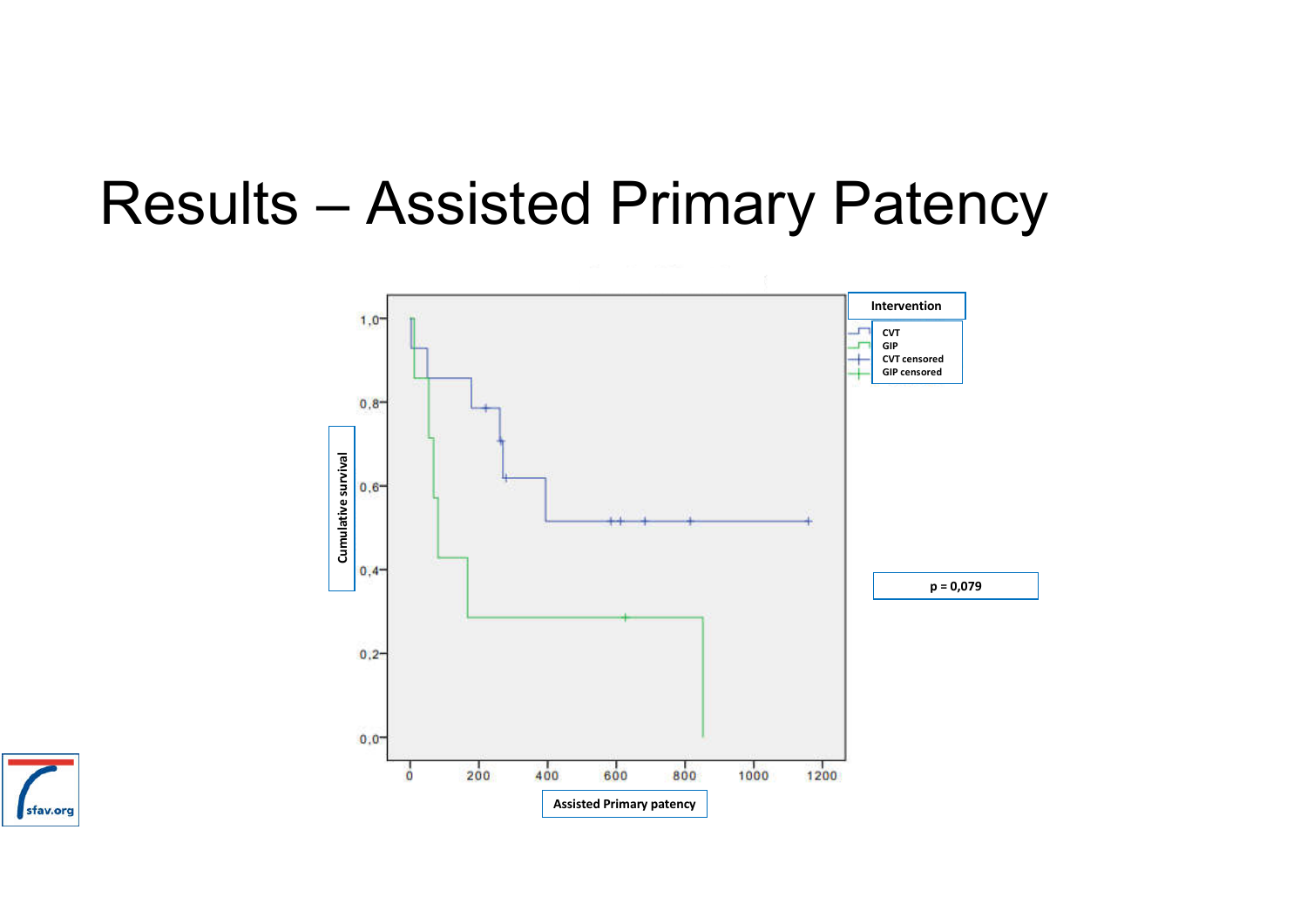#### Results – Secondary Patency



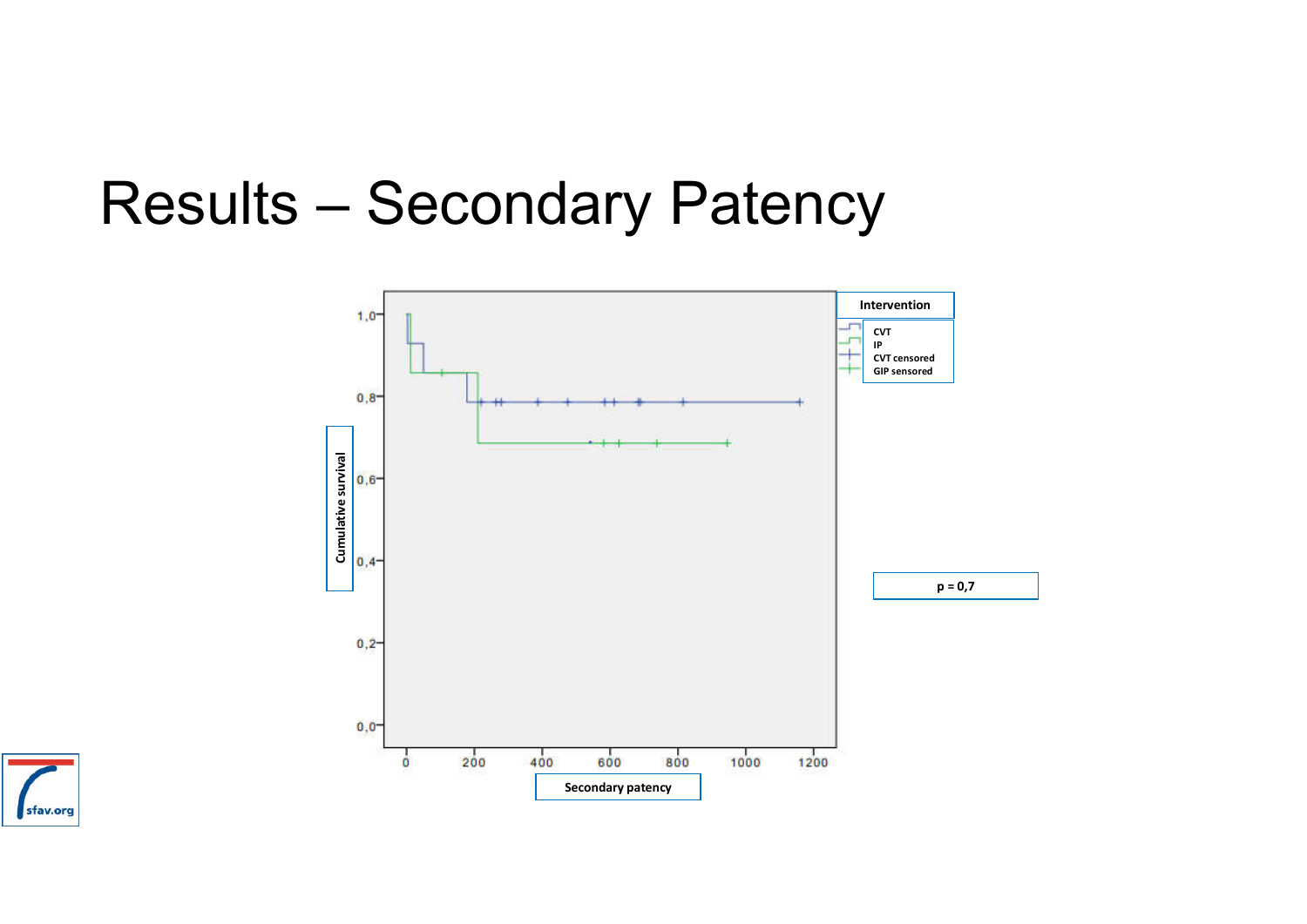# Take-home message

- There is no consensus for cephalic arch stenosis management;
- There is increasing data documenting the impact of a surgical treatment of cephalic arch stenosis;
- We found a **trend towards a beneficial effect of CVT** over GIP in **primary and assisted primary**  patency, despite not reaching statistical significance;
- We found **no differences** between the two techniques regarding **secondary** patency;
- Surgical solutions may allow for a reduction in required interventions;
- Further studies are warranted to evaluate the impact of both procedures.